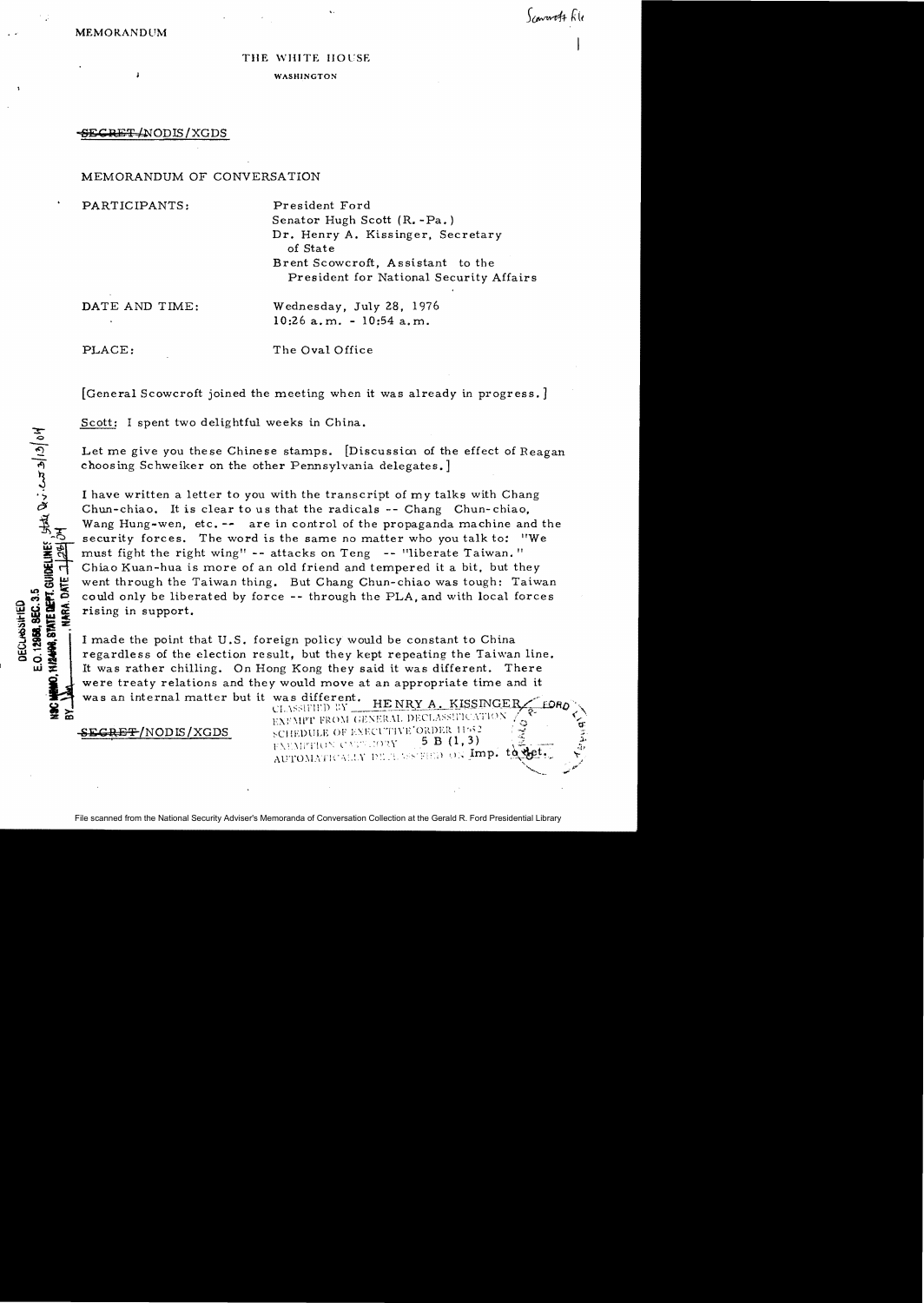# S<del>EGRET/</del>NODIS/XGDS -2-

They said we had the wrong impression of the timeframe on Taiwan -- it would be soon.

My hunch is this is a campaign to get the jump on the moderates when Mao dies.

Chou's name was never mentioned.

The use of the PLA was sometimes sprinkled with references to the Japanese formula. The inference was maybe there would be no violence if we agreed to the Japanese formula.

The President: They said they wouldn't move before the election. Did they give you a time?

Scott: They said Chou En-lai had given an open time, and that was not correct. They clearly implied 1977 was the year of decision. But remember, they wanted all this to get to you.

The President: How about their attitude to the Soviet Union?

Scott: Still as bitter as ever. And they now used the Soviet Union by name, whereas in 1972 when I was there, they made only indirect references. They even took us into the tunnels under Dairen. The tunnels are equipped with supplies and for defense.

They told me war was inevitable and they had to be prepared.

The President: It is interesting that Teng Hsiao-ping talked aggressively against the Soviet Union and the successors do the same. Did you see Hua Kuo-feng?

Scott: There was one curious exception. In Suchow, no one went into the internal dialogue. I hope your intelligence people will look into that.

Kissinger: We should look into it. That is one of their largest provinces. That cannot be a coincidence. What did they say?

Scott: There were no attacks on Taiwan, or the right wing, or Teng. Just stories about the fruit crops, etc.

The President: Fraser, the Australian Prime Minister, last night pushed his thesis that we must do more to get the Chinese on our side.

**SEGRET/NODIS/XGDS**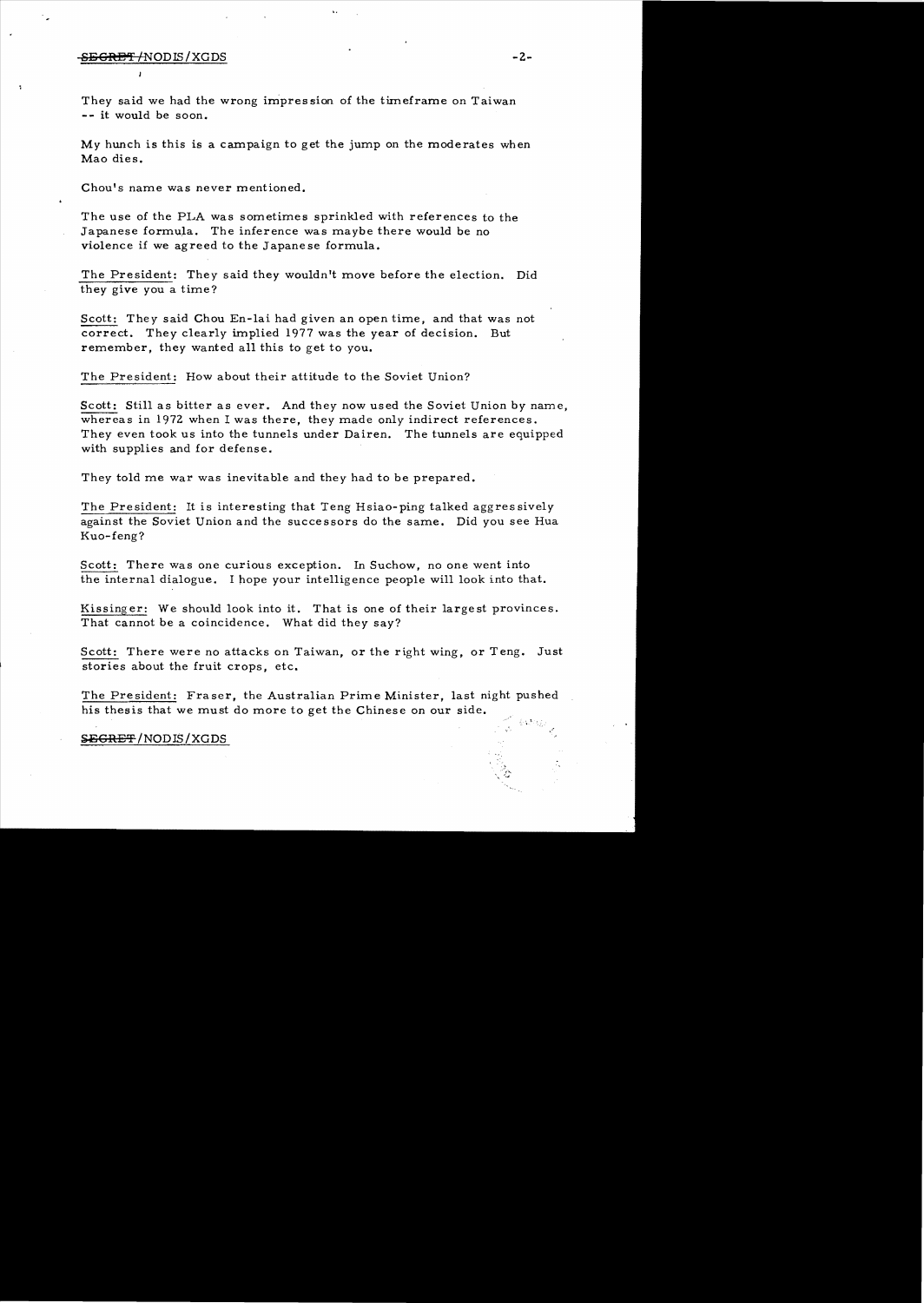### SE<del>GRET</del>/NODIS/XGDS

Kissinger: That can't be. We can support the anti-Soviet policies and pursue para1lel policies, but they don't operate on emotion.

Scott: I think we should use some kind of influence with Taiwan. There is no movement at all on their part to promote reconciliation. I am not sure there can't be a peaceful re solution to it.

The President: Do you have to report to the Senate? I would soften it somewhat.

Kissinger: If you stress their insistence on a military solution, that is a two-edged sword. The right wingers might say, "Okay, forget it."

They clearly are trying to tell us that we don't have unlimited time. But they don't have the capability to take Taiwan over in the next few years.

Scott: I agree with all that. But I think Taiwan could do something to make the situation less intractable.

The President: In your report I would minimize the change to a more aggre ssive viewpoint.

Scott: I could say they insisted on discussing Taiwan and they wanted movement.

[Secretary Kis singer leaves]

Barnett was very helpful. I think if he separates himself from association with me and writes for Foreign Affairs, it is okay. He will probably stress that their patience is wearing thin.

The President: Can you control him?

Scott: I will do my best.

### S<del>ECRET</del>/NODIS/XGDS

 $-3-$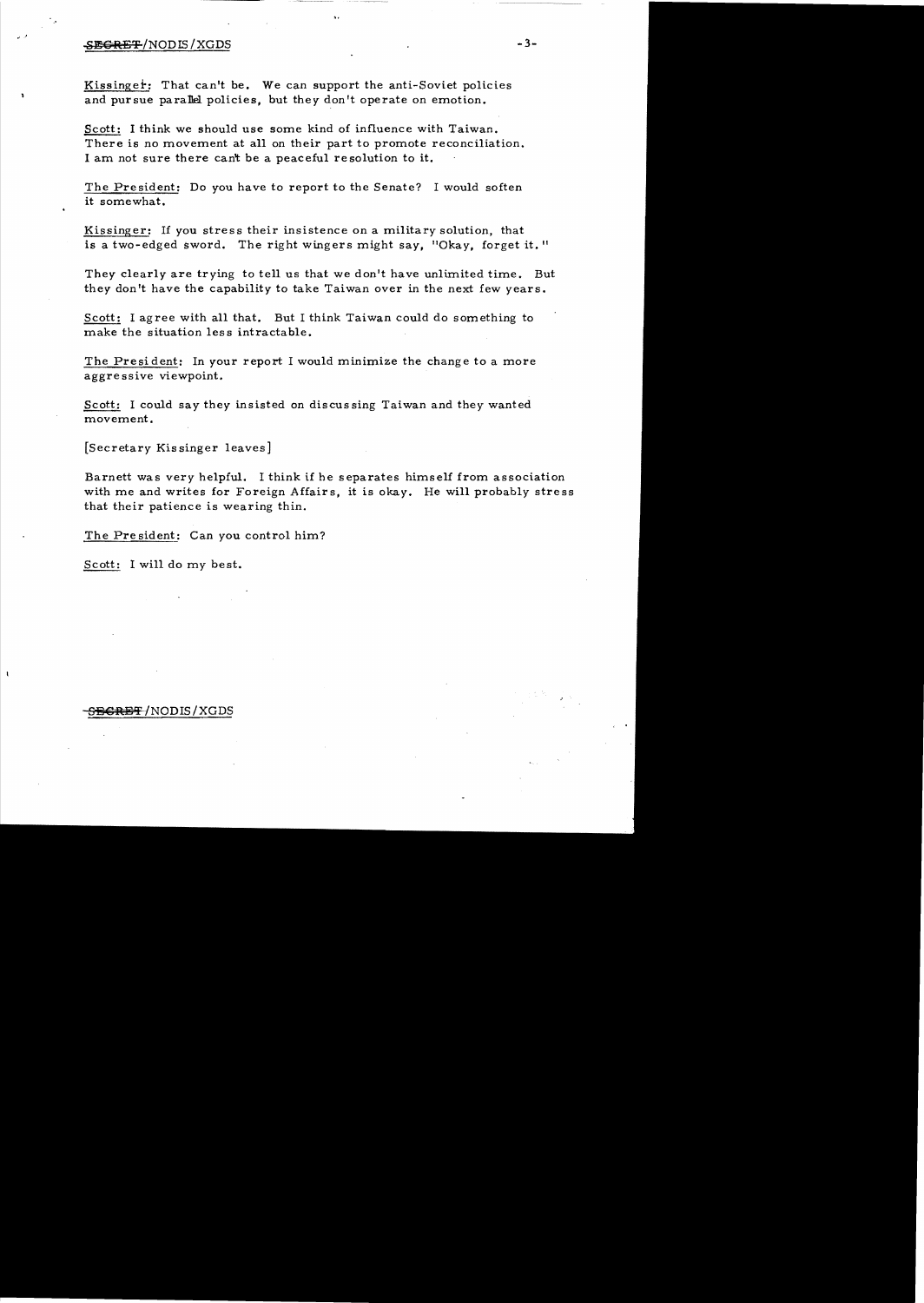V P/Sunatez Santt  $10:26 - 10:54$ ( meeting in progres) S Sopent 2 delighted winds in Chris. (Criso Pson Chrisse storys) (Descenaire filhet of Schweibut un Par delegation) I home metten à letter à za W/c travaugs for talk of Change St clan to 2 chit Crochide - Cheang, Wang, etc. are son vatel of propaganda unalhoute no motte who you talk to we must Tanvon. Chias is mire of on old freme a Compteel it a bit, ent they went them Cromontin, Butching was Tomp -Toman enllarly be liberated by fore. St Thru MLA + head forces rising in typost. I invested point that it's FP around by instant à china -sa régardless y a Mechin result, but they hapt imperting a Tarring fine Sterras rather chilling. On Henry Hong they sind it was disposit. There are trunty relations of they would move at an approp time of it was interest weather but Two dif :<br>Two said in had words imposed  $-100$ Ung turned is this is a company & **DECLASSIFIED** E.O. 12958, SEC. 3.5 NSC MEMO, 11/24/08, STATE DEPT. GUIDELINES, State Dev. eur 3/13/04  $BY$   $M$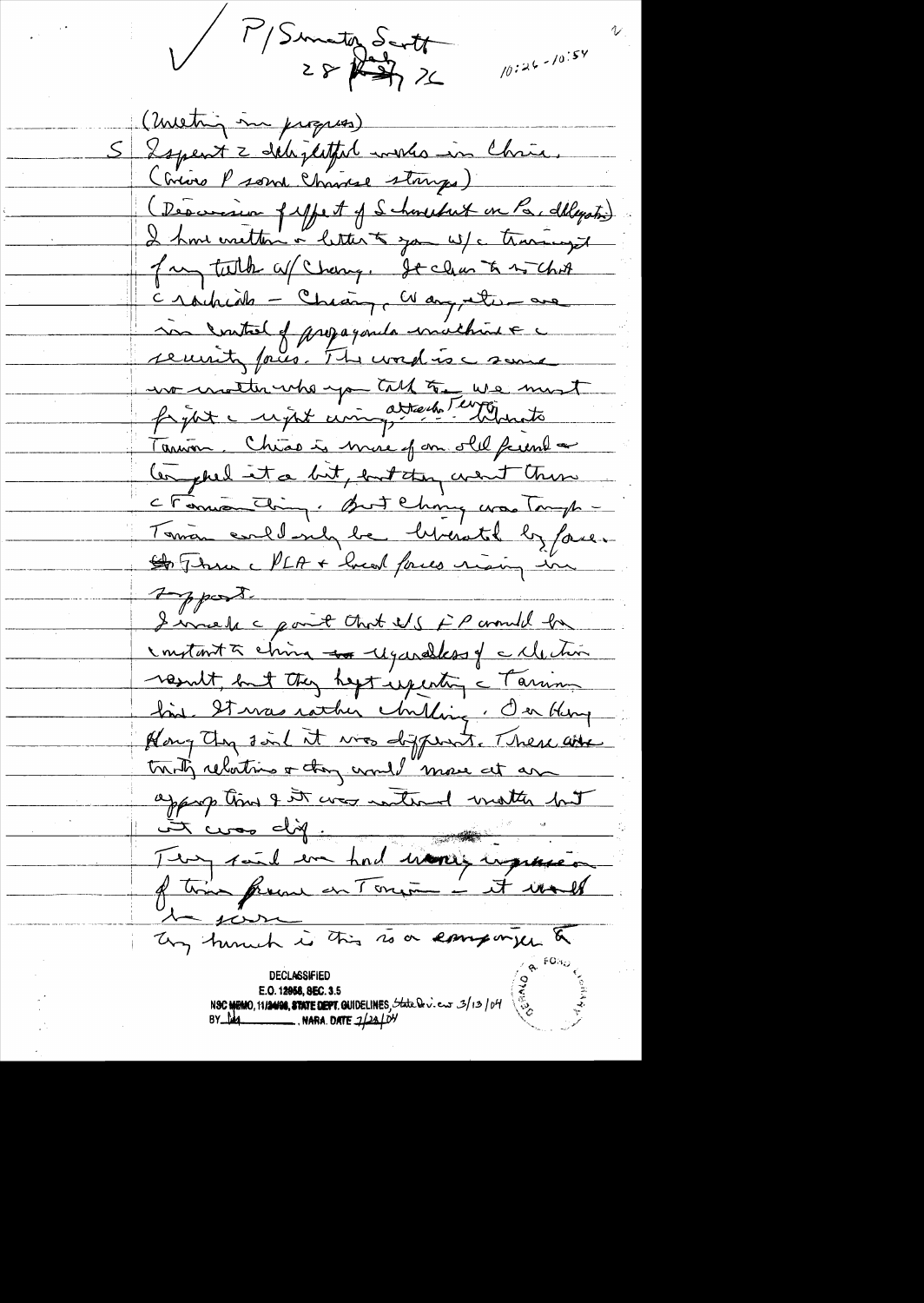quite princip en constructs when mas. dres. <u> Chais nous vas nun univertinel.</u> Nos q la A vous soustimes apunibles et Jeg pour le no brolena ép me agus le Did they jure jum a time? Stay ford than had gening an open time that mos with correct. They clearly impho? 1917 vous empere of decesion. But remonder, May honted ell this & get to you. P Am elsots c S Still as bitter as ever, and they now used SV by crome, arburas in t2 chip malecrely concluent references. They ermetale in int the terminals innates Daniers, The turned one exproppel co/payphis and for defermer. They told me was use inentable when had to be pepared It interesting that Teng Tobel approvely organiste SU KC Touccesses alde soms. Deid gu su Hina. Those was one cervain exceptions for Suchau no un want not c utual dralogue. I hope your intellegence

 $\leftarrow$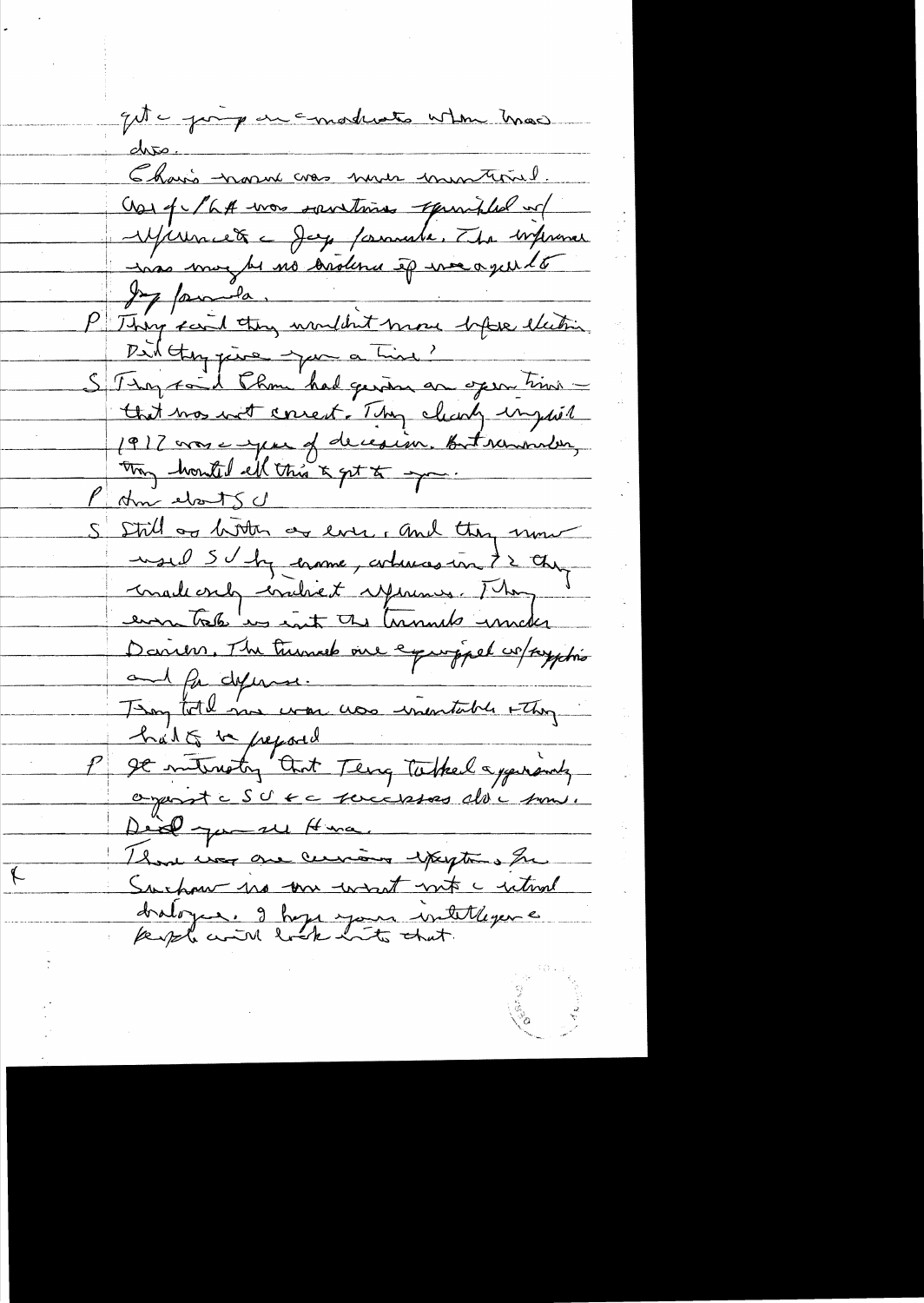K We should look with it . That is our of Chin largest provinces. That comment les commetances. What did they say S hasttacks on Tanim, nyest min, Teng. Just staits strut a funt emps, etc. P Frain last night purbed his these and un rumit donne & get / a c on our est K That could be, We can support the anti-Sur poticies + possering // policies, hut they assit operate on emotion S I think we should proteine hid of influence uf Tarina. There is no married at Non their ports jugenete requirement I not some there cont be a pearful. <u>usedntma & it.</u> P Dogement home to uput to c Servate? Iwould soften it commitment. K If you stress a monsterne on a mil, sobiling that is i-edged sund-The unpt -ungers maget suy, ok, forget it. They clearly one tying to tal no thirt was drit have instructed trice. But they don't home cap. to take toninon ourse engat for years. S\$ Jagust w/art that But & Chick Turin contil de remarching mode c sit les <u>nutractable,</u> P I would nursing the change Ka more aggression monogants